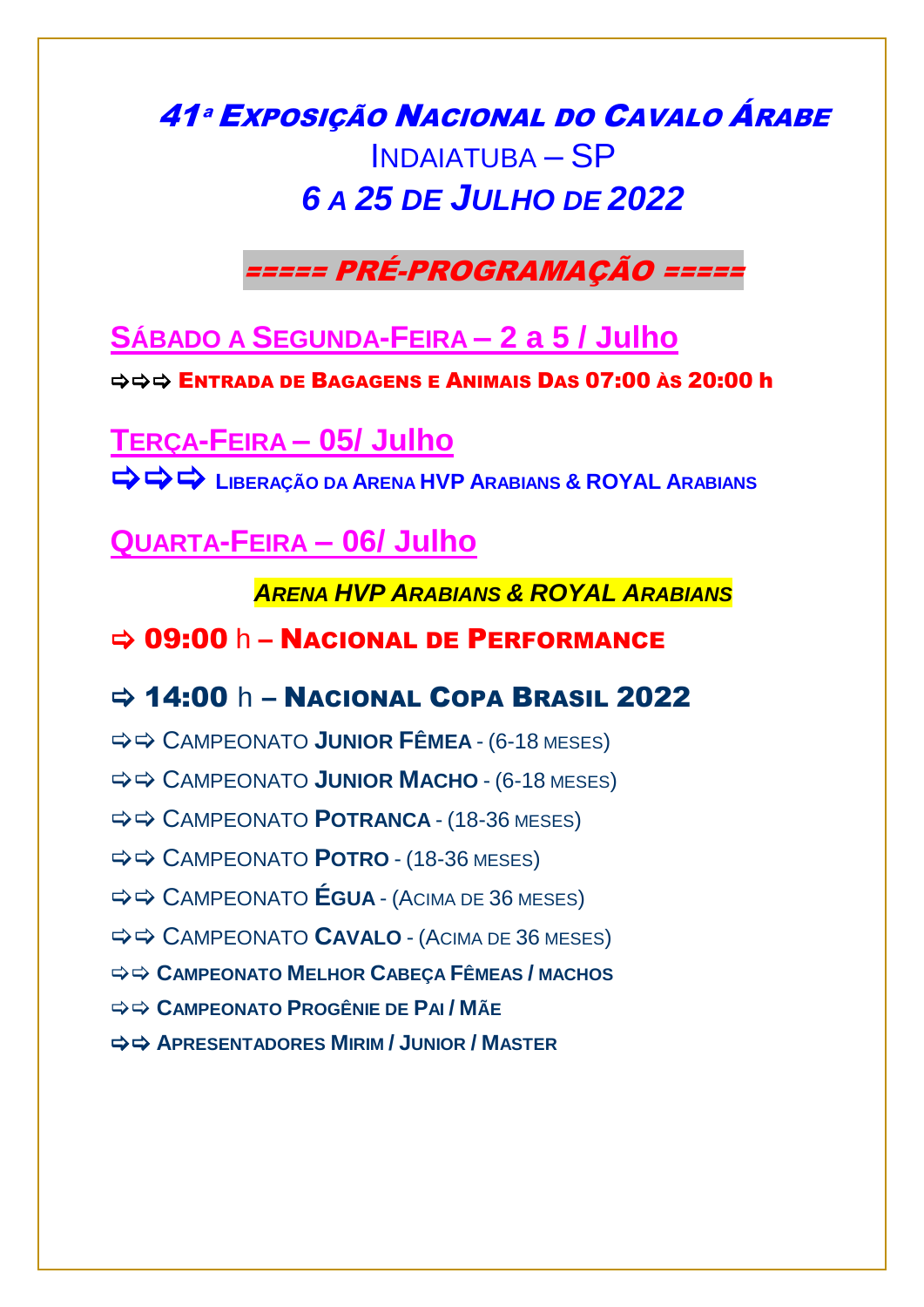## **QUINTA-FEIRA – 07/ Julho**

#### *ARENA HVP ARABIANS & ROYAL ARABIANS*

### $\Rightarrow$  09:00 h – NACIONAL DE HALTER

 **MIRIM FÊMEA** - (6-12 MESES) CLASSES **– 1ª / 2ª / 3<sup>ª</sup> JUNIOR MACHO** - (12-18 MESES) CLASSES **– 10ª / 11ª / 12<sup>ª</sup> POTRANCA JOVEM** - (18-27 MESES) CLASSES **– 13ª / 14ª / 15<sup>ª</sup> POTRO** - (27-36 MESES) CLASSES **– 22ª / 23ª / 24<sup>ª</sup> CAMPEONATO NACIONAL DE LIBERDADE** 

> *ARENA OUTDOOR* **COPA NACIONAL DE 6 BALIZAS**



### **SEXTA-FEIRA – 08/ Julho**

*ARENA OUTDOOR* **COPA NACIONAL DE MANEABILIDADE** 

#### *ARENA HVP ARABIANS & ROYAL ARABIANS*

 $\Rightarrow$  10:00 h – Nacional de Halter

 **MIRIM MACHO** - (6-12 MESES) CLASSES **– 4ª / 5ª / 6ª JUNIOR FÊMEA** - (12-18 MESES) CLASSES **– 7ª / 8ª / 9ª POTRO JOVEM** - (18-27 MESES) CLASSES **– 16ª / 17ª/ 18ª POTRANCA -** (27-36 MESES) CLASSES **– 19ª / 20ª / 21ª CAMPEONATO NACIONAL CASTRADO** 

> *ARENA OUTDOOR* **COPA ANCAF DE 3 TAMBORES**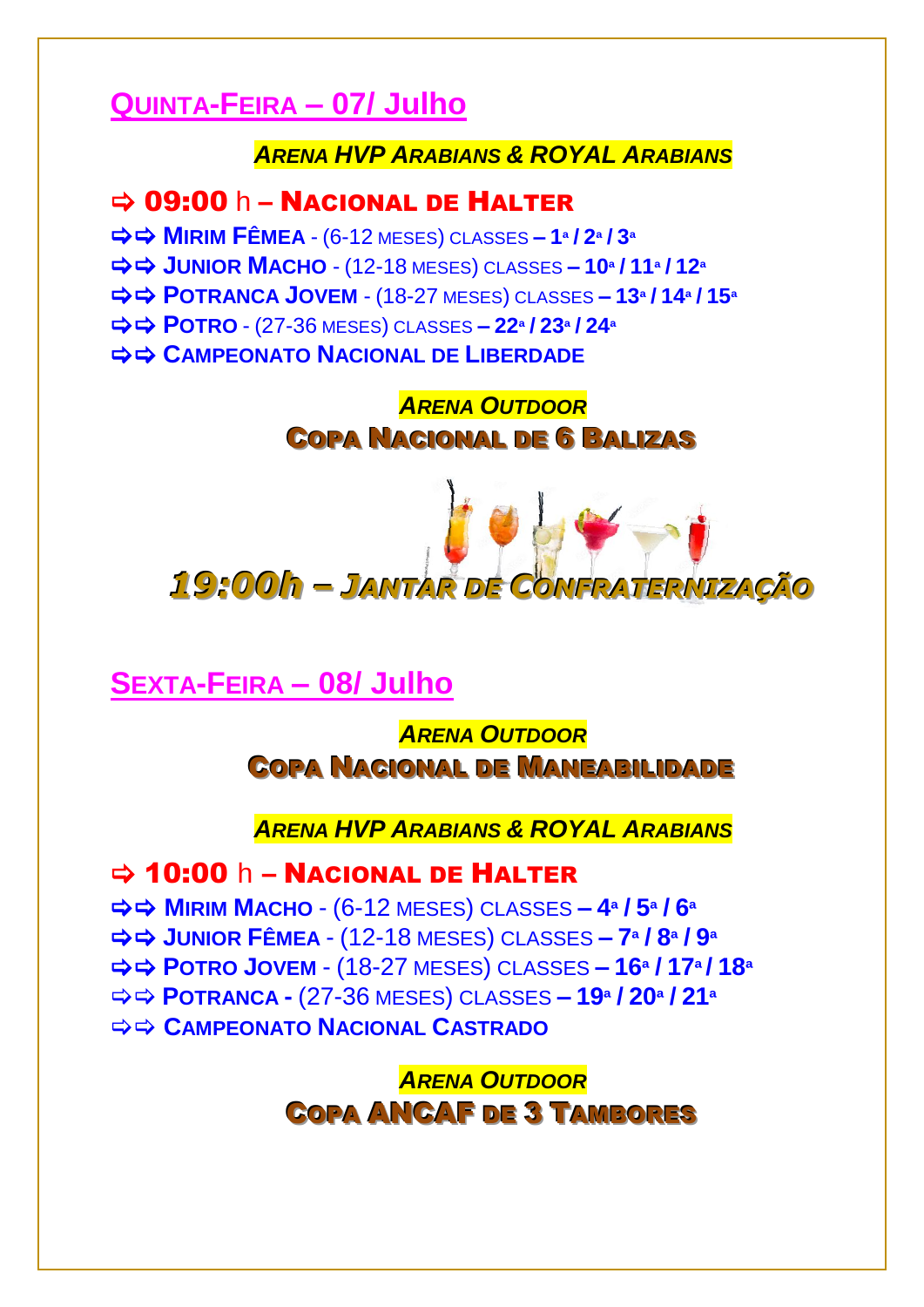### **ARENA HVP ARABIANS & ROYAL ARABIANS** LIFETIME ACHIEVEMENT AWARD 2022

# **FINAL**

# **CAMPEONATO NACIONAL CAVALO JOVEM**

(TOP TEN / OURO / PRATA / BRONZE)

#### **CAMPEONATO NACIONAL ÉGUA JOVEM** (TOP TEN / OURO / PRATA / BRONZE)

# SÁBADO - 09/ Julho

### **ARENA HVP ARABIANS & ROYAL ARABIANS**

### 09:00 h - FINAIS JOVENS

- $\Rightarrow$  $\Rightarrow$  **CAMPEONATO NACIONAL MIRIM FÊMEA**
- $\Rightarrow$   $\Rightarrow$  CAMPEONATO NACIONAL MIRIM MACHO
- $\Rightarrow$  $\Rightarrow$  **CAMPEONATO NACIONAL JUNIOR FÊMEA**
- $\Rightarrow$   $\Rightarrow$  CAMPEONATO NACIONAL JUNIOR MACHO

## $\Rightarrow$   $\Rightarrow$  DESFILE DOS GARANHÕES

- $\Rightarrow$  $\Rightarrow$  **CAMPEONATO NACIONAL POTRANCA JOVEM**
- $\Rightarrow$  $\Rightarrow$  **CAMPEONATO NACIONAL POTRO JOVEM**
- $\Rightarrow$  $\Rightarrow$  **CAMPEONATO NACIONAL POTRANCA**
- $\Rightarrow$  $\Rightarrow$  **CAMPEONATO NACIONAL POTRO**
- $\Rightarrow$   $\Rightarrow$  CAMPEONATO NACIONAL MELHOR CABECA FÊMEAS / MACHOS
- $\Rightarrow$   $\Rightarrow$  CAMPFONATO NACIONAL PROGÊNIF DE PALL MÃE

#### **JOCKEY CLUB DE SÃO PAULO**

### $\Rightarrow$  **<del>GRANDE</del> PRÊMIO MARED AL SAHRA 2022**

- Fêmeas nascidas a partir de 01/01/2018 Prêmio R\$ 20 Mil
- <u>- Fêmeas nascidas até 31/12/2017 Prêmio R\$ 20 Mil</u>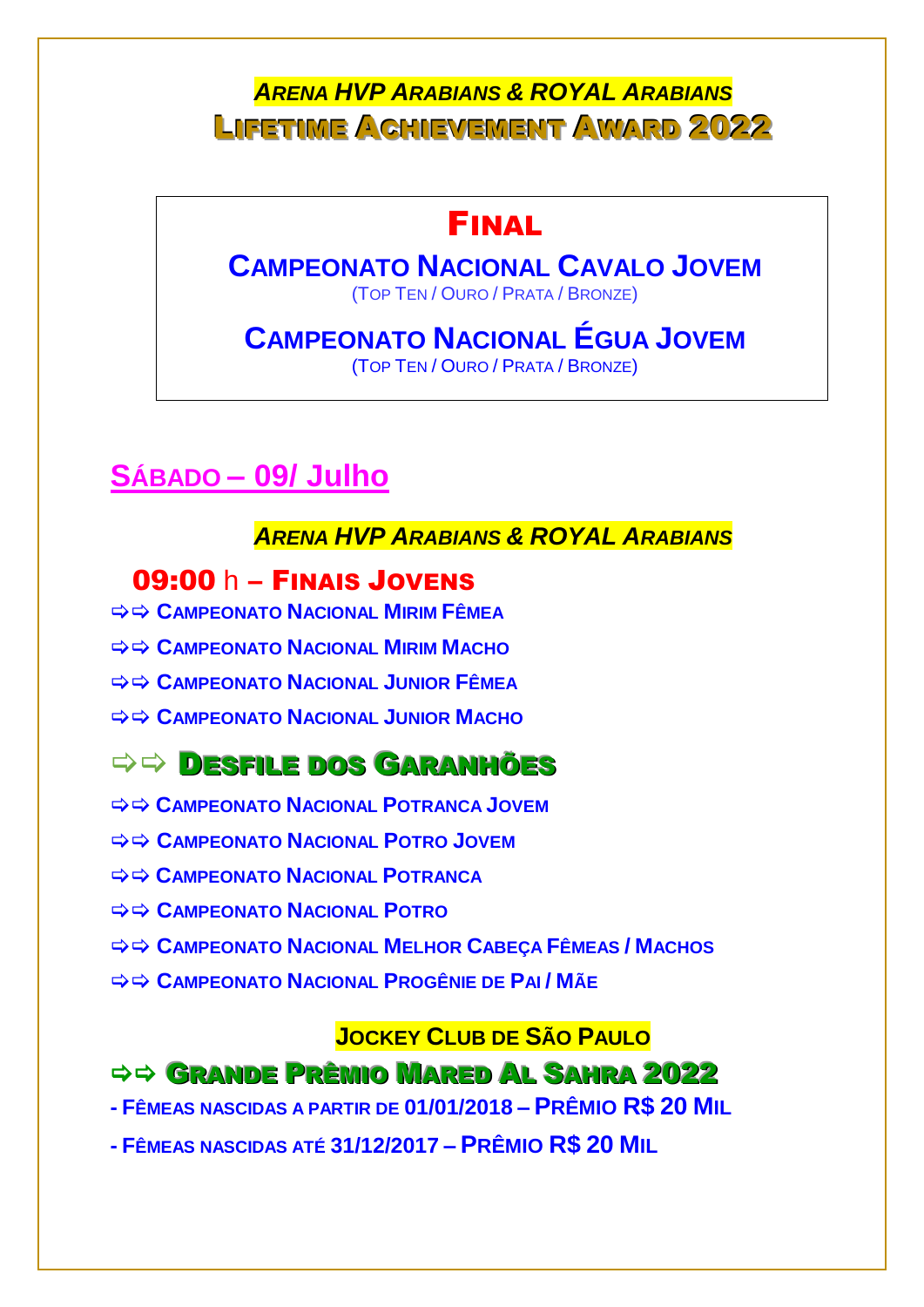# **ARENA OUTDOOR COPA ANCAF DE 3 TAMBORES**

**ARENA HVP ARABIANS & ROYAL ARABIANS** 

# **GRANDE FINAL**

**CAMPFONATO NACIONAL CAVALO** (TOP TEN / OURO / PRATA / BRONZE)

## **ZZZ CERIMONIAL ZZZ**

**CAMPEONATO NACIONAL ÉGUA** 

(TOP TEN / OURO / PRATA / BRONZE)

**DOMINGO - 10/ Julho** 

**ARENA OUTDOOR** 

 $\Rightarrow$   $\Rightarrow$  09:00h - COPA NACIONAL DE SALTO

 $\Rightarrow$  11:00 h – **BRAZILIAN FARM TOUR** HARAS VILA DOS PINHEIROS - INDAIATUBA / SP

**ARENA OUTDOOR** 

 $\Rightarrow$   $\Rightarrow$  14:00h – COPA NACIONAL DE HIPISMO RURAL

**SEGUNDA-FEIRA - 11/ Julho** 

 $\Rightarrow$  41:00 h - **BRAZILIAN FARM TOUR** HARAS CRUZEIRO - BRAGANÇA PAULISTA / SP

**TERCA-FEIRA - 12/ Julho** 

 $\Rightarrow$  11:00 h - BRAZILIAN FARM TOUR **ABCCA SPECIAL PRESENTATION - INDAIATUBA/SP**